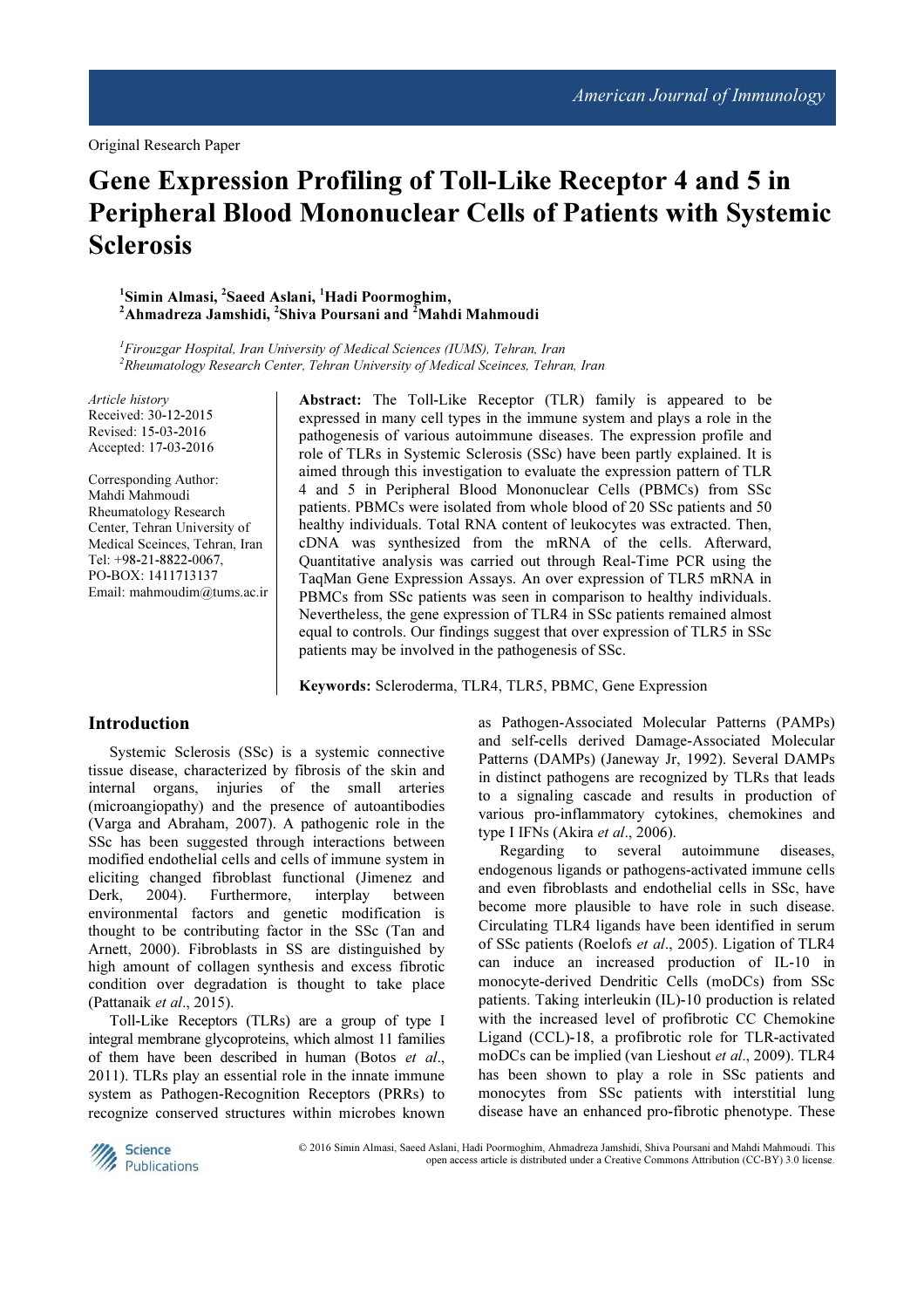monocytes can differentiate into fibrocytes and secrete collagen in higher amounts after exposure to the LPS, the TLR4 agonist (Mathai et al., 2010). Moreover, activation of fibroblast TLR4 signaling, triggered by damage-associated endogenous TLR4 ligands, results in increased transforming growth factor-β1 sensitivity with increased matrix production and progressive connective tissue remodeling. Accordingly, fibroblast TLR4 serves as the switch for converting self-limited tissue repair into intractable fibrosis (Bhattacharyya et al., 2013). On the other side, TLR5 shows increment in SSc fibroblasts and may have a suppressive impression on collagen expression. Presumably, the over expression of TLR5 in SSc fibroblasts is a negative response against tissue fibrosis (Sakoguchi et al., 2013).

TLRs pathway and overactivity, especially TLR4, have been related to SSc immunopathogenesis through involvement in secretion of chemokines and cytokines. Furthermore, the over expression of TLR4 and 5 genes among patients with SSc has already been observed. Given the before evidences, in this study we aimed to assess expression levels of TLR4 and 5 in Peripheral Blood Mononuclear Cells (PBMCs), of SSc patients as a confirmatory investigation of expression profile of these molecules.

# Subjects and Methods

#### Patients and Healthy Control Subjects

The patients were recruited from Firouzgar Hospital Rheumatology Department and diagnosed as having systemic sclerosis according to the American College of Rheumatology criteria for SSc (LeRoy et al., 1988). Twenty SSc patients and 50 healthy age- and sexmatched healthy volunteers were included in the study (Table 1). Patients had received no immunomodulatory therapy for at least 3 months before they were included in the study. Moreover, SSc patients who were suspicious of other plausible autoimmune disorders were excluded. None of the healthy controls had autoimmune diseases in neither themselves nor their immediate family members. The Human Research Ethics Committees from the Tehran University of Medical Sciences approved this study. Written informed consent was taken by all participants. Blood samples from SSc patients were obtained during clinical diagnosis; as such, samples were obtained from healthy controls. About 5 mL of blood from each subject was collected in EDTA-anticoagulated tubes and ESR blood collection test tubes using venipuncture.

## PBMC Preparation and RNA Extraction

Ficoll-Hypaque density gradient centrifugation approach was used in order to isolate PBMCs from

peripheral blood of the subjects. Total cellular RNA was extracted using High Pure RNA Isolation Kit (Roche, Germany) according to manufacturer's manuals. Yield and purity of RNA were determined using a NanoDrop spectrophotometer at 260/280 nm (Nano Drop ND-2000 C Spectrophotometer, Thermo Fisher Scientific, USA).

## Reverse Transcription and Complementary DNA Synthesis

Complementary DNA (cDNA) was synthesized from the RNA of cells using the Transcriptor First Strand cDNA Synthesis Kit (Roche, Germany) according to the manufacturer's instruction. Concisely, first 4 µL of isolated RNA  $(30 \mu g)$  through previous procedure were mixed with 1  $\mu$ L of random hexamer primer and 7  $\mu$ L RNASe-free H<sub>2</sub>O and then incubated at  $65^{\circ}$ C for 5 min. Afterwards, micro-tubes were chilled on ice and a mixture of reaction buffer 4 µL, RNASe inhibitor 1 µL, dNTP mix 2  $\mu$ L and reverse transcriptase 1  $\mu$ L was added to each sample. Samples were immediately incubated at 25°C for 5 min followed by 42°C for 60 min; the reaction was finally terminated by heating at 70°C for 5 min. Reverse transcription was performed with the final volume of 20  $\mu$ L pre tube.

#### Real-Time Quantitative Polymerase Chain Reaction

Quantitative analysis was carried out by Real Time PCR using the TaqMan Gene Expression Assays containing the FAM dye-labeled probes (Taq Man Predesigned Gene Expression Products, Applied Bio systems, Foster City, CA, USA) and StepOnePlus Real-Time PCR System (Applied Bio systems, Foster City, CA, USA). Each reaction mixture contained a total volume of 20 µL (master mix 10 µL, cDNA 2 µL [5 ng mL], assay mix 1  $\mu$ L and H<sub>2</sub>O 7  $\mu$ L). The Real Time PCR conditions were: 50°C for 2 min, 95°C for 10 min, then 40 cycles of 95°C for 15 sec and 60°C for 1 min. A widely used approach to represent relative gene expression, the comparative  $C_T$  method, was exploited to evaluate expression as previously described by (Schmittgen and Livak, 2008). Relative amounts of target mRNAs in test samples were calculated and normalized to the corresponding Betaactin (ACTB) mRNA transcript level as a housekeeping gene. Then relative expression for each sample was calculated using the following equation: Relative mRNA expression =  $(2^{-\Delta Ct}) \times 10^3$ .

#### Statistical Analysis

Data analysis was fulfilled via SPSS software version 18 (SPSS, Chicago, IL, USA). Scale variables were calculated for normality using the Kolmogorov-Smirnov test. Through the independent sample  $t$ -test, group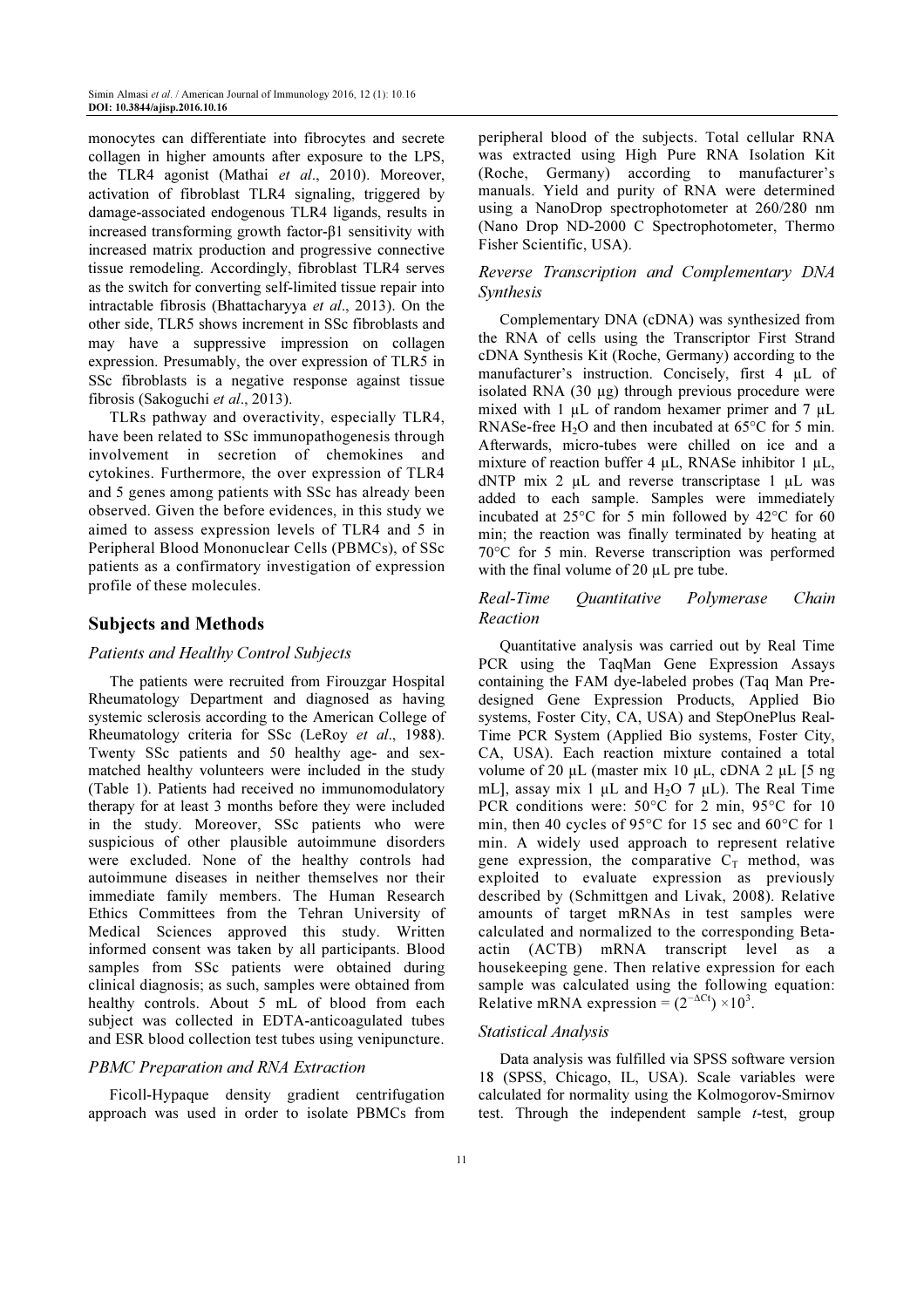comparisons of continues variables were carried out. If the variable was not normally distributed, Mann-Whitney nonparametric test was conducted. The GraphPad Prism version 5.00 for Windows (GraphPad Software, La Jolla California USA, www.graphpad.com) was applied to illustrate data through graph. All results are expressed as mean  $\pm$  Standard Error of Mean (SEM) with statistical significance set at 5%.

# Results

Demographic traits of SSc patients are listed in the Table 1. Case subjects with the mean age of  $40.7\pm6.9$ were found to be age matched with healthy control group with that of  $42\pm11.5$  (p $>0.05$ ). The participants were also sex matched and of the 20 SSc patients, 15 (75%) and 5 (25%) were male and female respectively; healthy subjects were consisted of 37 (74%) males and 13 (26%) females. A significant difference  $(p<0.001)$  was observed between ESR values of SSc patients  $(21.26 \pm 16.1)$  and healthy individuals  $(4.4 \pm 3.82)$ .

No significant difference was observed (fold change  $= 1.11$ ;  $p = 0.34$ ) in the expression level of TLR4 between SSc patients and healthy controls (Fig. 1A). Nevertheless, PBMCs from SSc patients expressed the TLR5 mRNA highly (2.49 times up regulated;  $p =$ 0.011) in comparison to healthy subjects (Fig. 1B).

Table 1. Baseline Specifications of SSc patients  $(N = 20)$ 

| Characteristic                                   | Mean $(\% )$ | Standard deviation       |
|--------------------------------------------------|--------------|--------------------------|
| Age                                              | 42           | 11.5                     |
| Gender                                           |              |                          |
| Male                                             | 15(75)       | $\overline{\phantom{a}}$ |
| Female                                           | 5(25)        |                          |
| Disease duration                                 | 7.05         | 7.77                     |
| Disease subset                                   |              |                          |
| Limited                                          | 14(70)       |                          |
| Diffuse                                          | 6(30)        |                          |
| modified Rodnan Skin Score (mRSS)                | 9.5          | 6.6                      |
| Forced Vital Capacity (FVC)                      | 2.5          | 0.9                      |
| Diffusing Capacity for Carbon Monoxide (DLCO)    | 6.5          | 2.8                      |
| Fibrosis                                         |              |                          |
| Yes                                              | 3(15)        | $\overline{\phantom{a}}$ |
| N <sub>0</sub>                                   | 17(85)       |                          |
| human Placental Alkaline Phosphatase (hPAP)      | 30.5         | 7.9                      |
| <b>Pulmonary Hypertension (PHT)</b>              |              |                          |
| Yes                                              | 4(20)        |                          |
| No.                                              | 16(80)       |                          |
| <b>Muscle weakness</b>                           |              |                          |
| Yes                                              | 2(10)        |                          |
| No                                               | 18 (90)      |                          |
| <b>Myosis</b>                                    |              |                          |
| Yes                                              | 1(5)         |                          |
| No                                               | 19(95)       |                          |
| Gastrointestinal (GI) involvement                |              |                          |
| Yes                                              | 16(80)       |                          |
| N <sub>0</sub>                                   | 4(20)        |                          |
| <b>Alveolit</b>                                  |              |                          |
| Yes                                              | 1(5)         |                          |
| N <sub>0</sub>                                   | 19(95)       |                          |
| <b>Pulmonary Arterial Hypertension (PAH)</b>     |              |                          |
| N <sub>0</sub>                                   | 15(75)       |                          |
| Primary                                          | 4(20)        |                          |
| Secondary                                        | 1(5)         |                          |
| Kidney involvement                               |              |                          |
| Yes                                              | 3(15)        |                          |
| No                                               | 17(85)       |                          |
| <b>Fluorescent Antinuclear Antibodies (FANA)</b> |              |                          |
| Positive                                         | 16(80)       |                          |
| Negative                                         | 4(20)        |                          |
| Anti-Centromere Antibodies (ACA) Titer           | 15.7         | 6                        |
| Anti-topo I (Anti-DNA topoisomerase I)           |              |                          |
| Positive                                         | 10(50)       |                          |
| Negative                                         | 10(50)       |                          |
| Erythrocyte Sedimentation Rate (ESR)             | 21.26        | 16.1                     |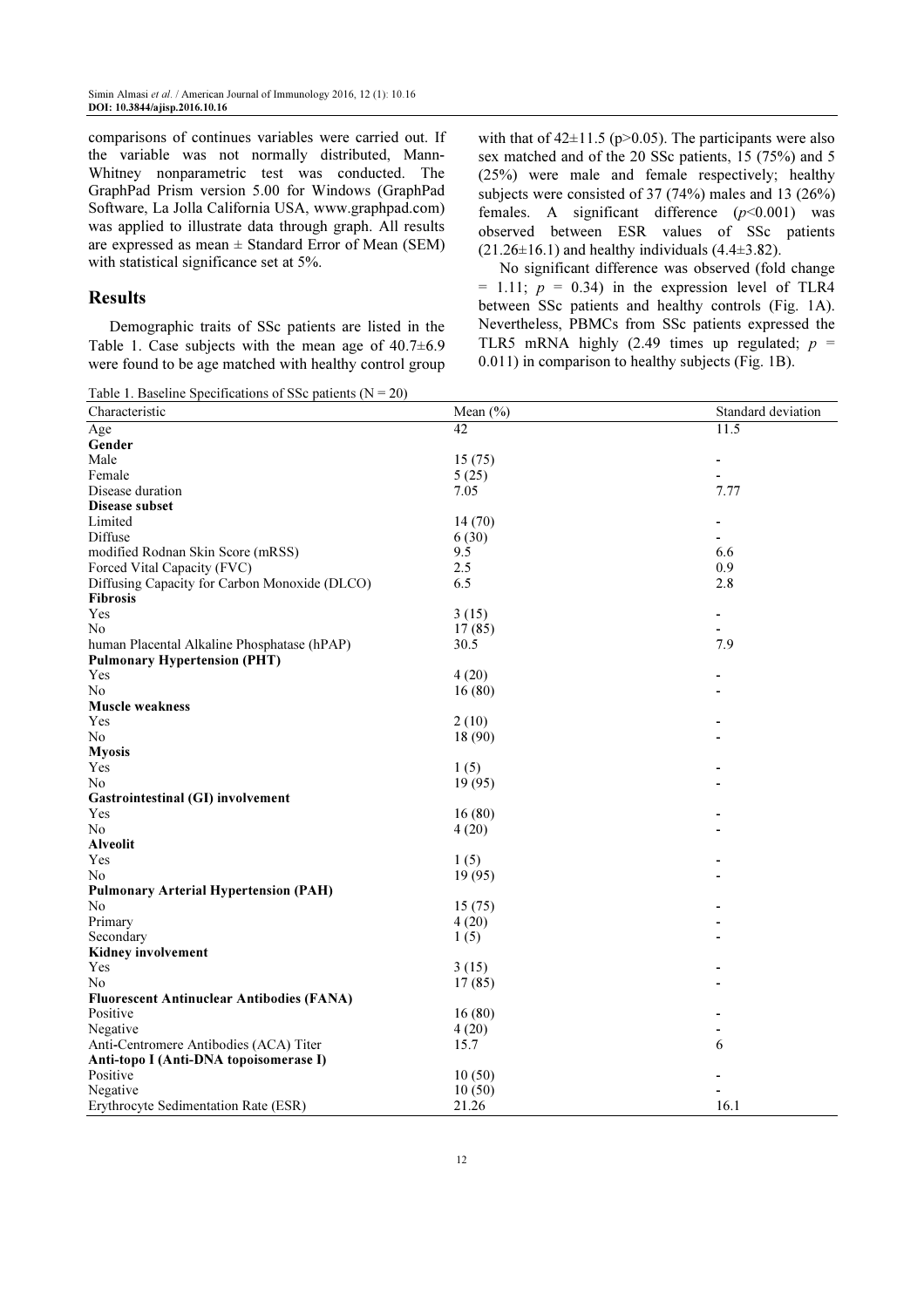Simin Almasi et al. / American Journal of Immunology 2016, 12 (1): 10.16 DOI: 10.3844/ajisp.2016.10.16

| TAULE 2. THE CULTURINUIS OF THE EXPLESSIONS OF TERM AND TERM INFIDENCES IN FISHIOS HOMES C DATEINS WHILE INHIGHT INTIHESTATIONS |          |         |          |         |  |  |
|---------------------------------------------------------------------------------------------------------------------------------|----------|---------|----------|---------|--|--|
|                                                                                                                                 | TLR4     |         | TLR5     |         |  |  |
| Parameter                                                                                                                       |          | P value |          | P value |  |  |
| Age                                                                                                                             | $-0.214$ | 0.379   | 0.171    | 0.485   |  |  |
| <b>ESR</b>                                                                                                                      | 0.244    | 0.314   | 0.275    | 0.255   |  |  |
| mRSS                                                                                                                            | 0.345    | 0.747   | 0.125    | 0.845   |  |  |
| <b>FVC</b>                                                                                                                      | 0.225    | 0221    | 0.227    | 0.350   |  |  |
| <b>DLCO</b>                                                                                                                     | 0101     | 0.681   | $-0.112$ | 0.653   |  |  |
| hPAP                                                                                                                            | $-0.017$ | 0.946   | $-0.103$ | 0.596   |  |  |
| <b>ACA</b> Titer                                                                                                                | $-0.210$ | 0.387   | $-0.175$ | 0.474   |  |  |

 $T_{\rm eff}$   $T_{\rm eff}$  are correlations of the expressions of TLR4 and TLR5 mRNAs in PBMCs from SS<sub>c</sub> patients with clinical manifestations

Toll-Like Receptor (TLR), Erythrocyte Sedimentation Rate (ESR), r: Pearson's Correlation Coefficient, Modified Rodnan Skin Score (mRSS), Forced Vital Capacity (FVC), Diffusing Capacity for Carbon Monoxide (DLCO), human Placental Alkaline Phosphatase (hPAP), Anti-Centromere Antibodies (ACA)



Fig. 1. Relative expression of TLR4 (A) and TLR5 (B) mRNA in PBMCs from SSc patients and healthy subjects is illustrated through Bar graph (SSc: Systemic Sclerosis, HS: Healthy Subjects)



Fig. 2. Relative expression of TLR4 (A) and TLR5 (B) mRNA in PBMCs from Limited and Diffuse SSc patients is illustrated through Bar graph (SSc: Systemic Sclerosis)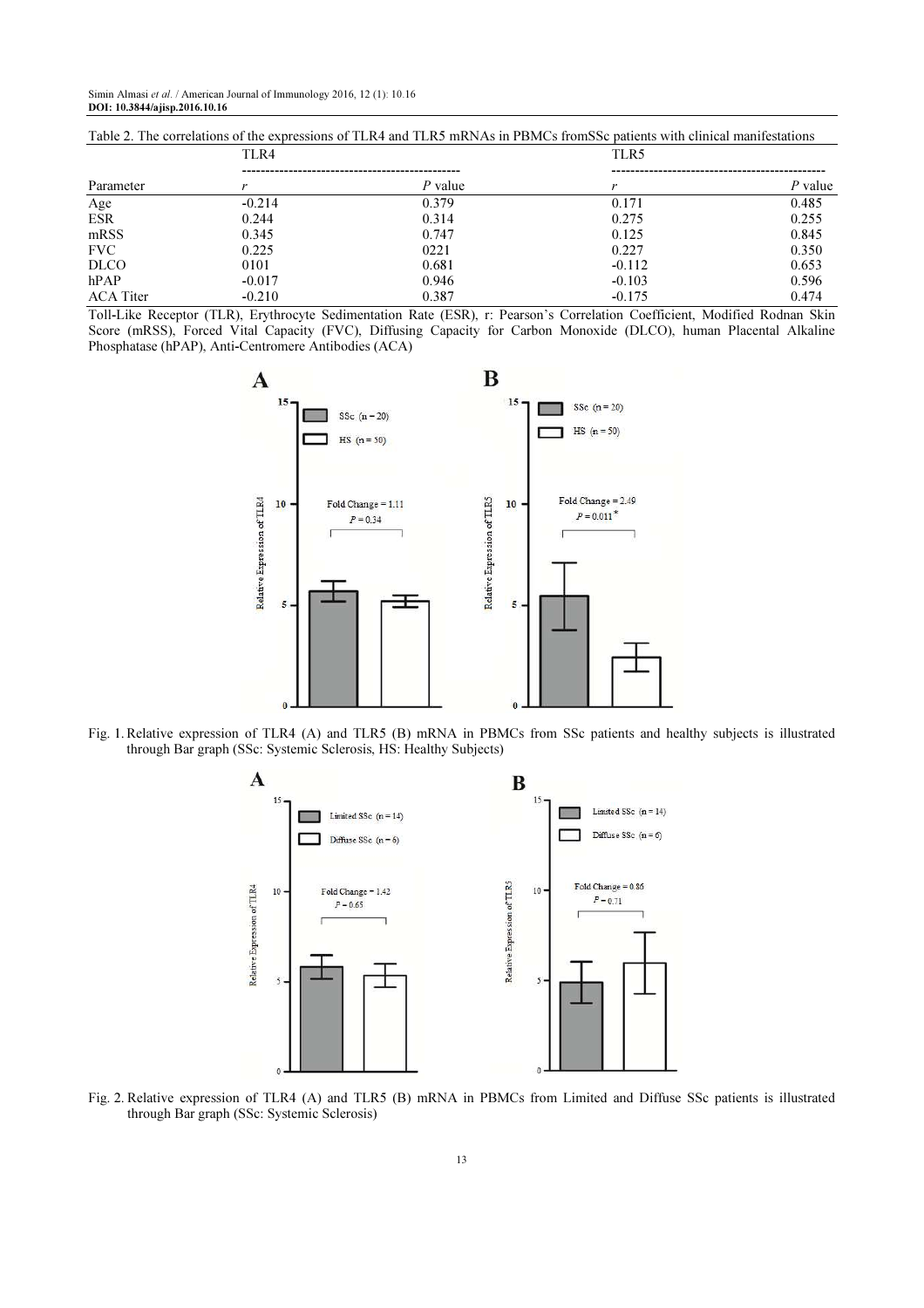

Fig. 3. Relative expression of TLR4 (A) and TLR5 (B) mRNA in PBMCs from SSc patients with and without Fibrosisis illustrated through Bar graph (SSc: Systemic Sclerosis)

Limited subset SSc patients expressed TLR4 higher (fold change = 1.42,  $p = 0.65$ ) than diffuse subset, but expressed TLR5 lower (fold change = 0.86,  $p = 0.71$ ; Fig. 2). Both TLR4 and 5 were down regulated (Fig. 3) in SSc patients with fibrosis compared with patients without fibrosis but this differences were not statistically significant (fold change =  $0.97$ ;  $p = 0.94$ , fold change =  $0.73$ ;  $p = 0.41$ , respectively).

Clinical specifications of age, ESR, mRSS, FVC, DLCO, hPAP and ACA titer of SSc patients correlated with neither TLR4 nor TLR5 mRNA expression level (Table 2).

#### **Discussion**

Current concentrations have been drawn toward the notion that systemic immune dysregulation is the central incident that ultimately may lead to fibroblast activation and development of SSc. Toll-like receptors are main molecules of innate immune system which recognize various DAMPs and PAMPs and relate them to adaptive immune system. A thorough immune response needs the interaction between both innate and adaptive immune systems and revolves around TLRs for activation of several pathways.

Outstanding clinical characteristics of systemic sclerosis are progressive fibrosis of the skin and internal organs. In the pathological point of view, SSc presents core manifestations are inflammation and autoimmunity, excessive deposition of Extracellular Matrix (ECM) and vasculopathy of small arteries (Varga and Abraham, 2007). Generally, the ECM contains fibrillins, collagens, proteoglycans, matrix molecules and fibroblasts and, myofibroblasts, which are pivotal effect or cells in

14

development and pathogenesis of SSc (Varga, 2007). Transforming growth factor β (TGF-β) can be produced and secreted by both resident and infiltrating cells in the dermis and can activate fibroblasts and induce differentiation into myofibroblasts (Kissin et al., 2006; Tomasek et al., 2002). The myofibroblasts, in turn, produce even more ECM, causing fibrosis and alongside with dermal fibroblasts secret various inflammatory cytokines and chemokines, like IL-6 and CCL-2 which are important inflammatory mediators in the pathogenesis of SSc (Feghali et al., 1994; Distler et al., 2001). Early skin biopsies of SSc patients show infiltration of mononuclear inflammatory cells around the vessels. Mononuclear cells through involvement of PRRs secret cytokines and chemokines that lead to over recruiting of inflammatory cells and promoting of the ECM deposition (Fleischmajer et al., 1977).

Recent studies focused on patients with SSc have disclosed a dysregulation of type I interferon (IFN) pathways. The presence of a type I IFN signature in peripheral blood cells from patients with SSc has been described by expression profiling investigations (Tan *et al.*, 2006). Type I IFNs play role in the regulation and modulation of the immune system. Furthermore, they can modify several processes in the immune system such as differentiation, survival, proliferation and cytokine production of various immune cells. One of the immunoregulatory functions of IFNs is to stimulate immune cells to express the TLRs on themselves. TLRs are a group of Pattern Recognition Receptors (PRRs) in the innate immune system that sense common molecular patterns found on microbes and then initiate key inflammatory responses (Takeda and Akira, 2004). TLR activation can also trigger production and secretion of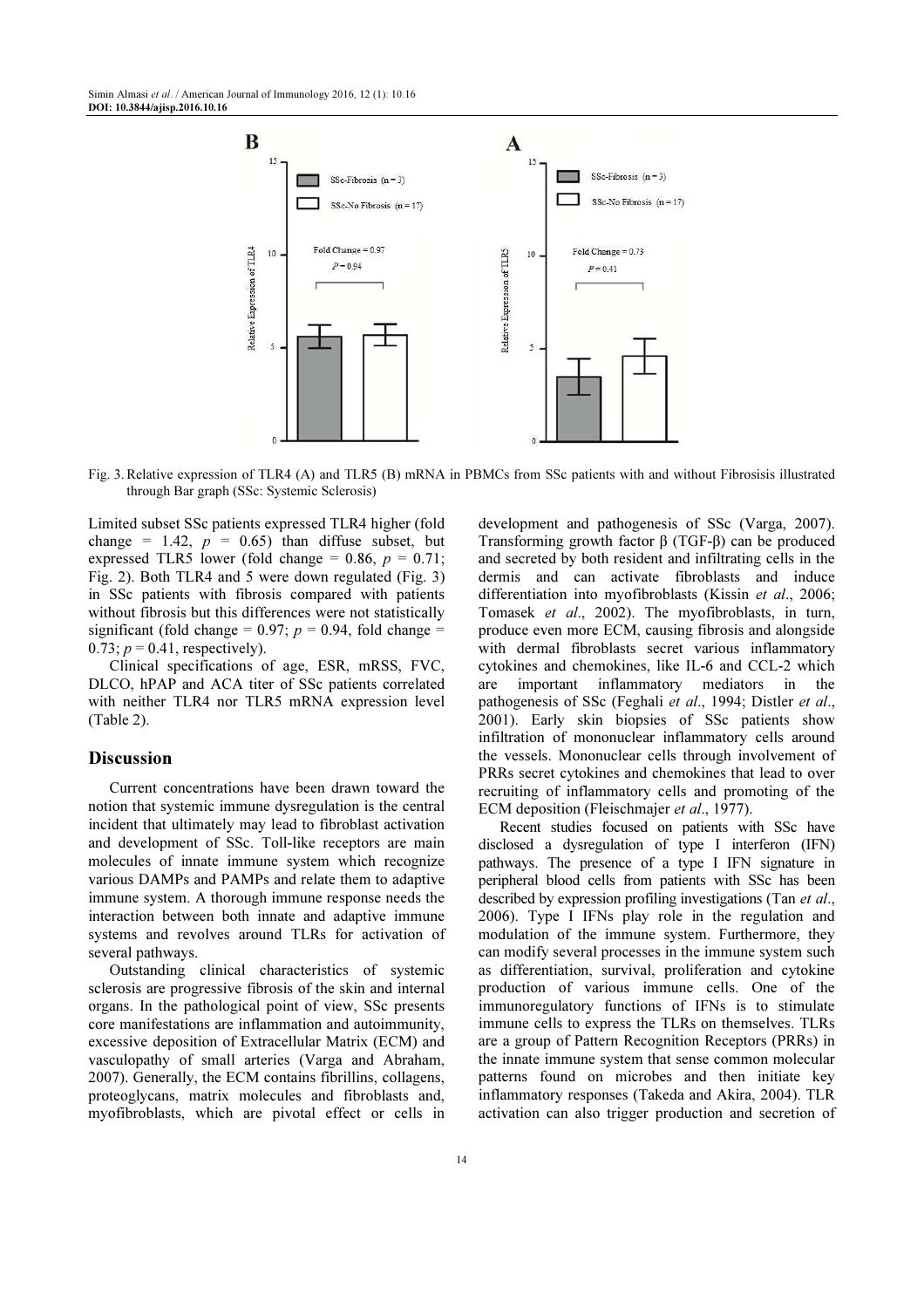various inflammatory mediators like type I IFNs. It has been demonstrated that the interaction between TLRs and IFNs plays a role in the pathogenesis of autoimmune diseases, such as systemic lupus erythematous, which shows overlapping autoantibody specificities and sometimes overlapping clinical manifestations with SSc (Crow et al., 2003; Hua et al., 2006).

Fineschi et al. (2008) demonstrated that autoantibodies in SSc patients, which bind to the surface of fibroblasts, might contribute to the pathogenesis of SSc. They concluded that fibroblasts-binding SSc. They concluded that fibroblasts-binding autoantibodies, through up regulation of production of profibrotic and proangiogenic chemokines, in a proteasome and TLR4-dependent approach, play a role in SSc development (Fineschi et al., 2008). Van Lieshout et al. (2009) observed an increased serum level of CCL18 in SSc patients compared with healthy controls and this chemokine, which was mediated, at least partly, via IL-10 after TLR4 stimulation, was secreted by monocyte derived dendritic cells. The ongoing study investigated expression level of TLR4 mRNA in the PBMCs of SSc patients. Interestingly, we observed that TLR4 was not expressed differently in SSc patients compared with healthy subjects. Perhaps TLR4 on the specific cells other than a general immune cell population of PBMCs, such as monocyte derived dendritic cells and fibroblasts, contributes to the development of SSc.

Sakoguchi *et al.* (2013) investigated the expression profiles of TLR-related genes in SSc fibroblasts. They disclosed that TLR5 and TLR10 expressions were increased in SSc fibroblasts both in vitro and in vivo. Furthermore, they noted that TLR5 itself might have a suppressive impression on collagen expression and perhaps the over expression of TLR5 in SSc fibroblasts was the negative feedback against tissue fibrosis (Sakoguchi et al., 2013). To concord with the evidence, in this investigation the expression level of TLR5 was realized to be 2.49 times up regulated in PBMCs from SSc patients compared with healthy individuals. However, probable impression and function of increased expression level of TLR4 in PBMCs from SSc patients need further studies.

Even though SSc patients over expressed TLR5 mRNA, ESR values did not correlate with expression level of TLR5 mRNA. This prematurely imply to the note that, despite increased expression of TLR5 suppresses collagen expression, this increment do not affect inflammatory situation according to ESR level. Furthermore, no correlation was observed between other parameters, namely Age, mRSS, FVC, DLCO, hPAP and ACA titer and TLR5 expression level.

# Conclusion

The conclusion to be reached is that, our results imply that dysregulation of TLR5 expression, but not

TLR4, may be associated with disease development in SSc patients. Hopefully, based upon beneficial effect of TLR5 increased expression in suppression of collagen production and increased ECM deposition, further studies will provide new strategies for TLR pathway intervention drug development to be therapeutic approaches for SSc patients.

## Acknowledgement

The authors would like to express their gratitude to all participants who made the completion of this study possible. This study was supported by a research grant from Deputy of Research, Iran University of Medical Sciences.

# Author's Contributions

Simin Almasi: Conception and design the experiments, acquisition of data, drafting the article and final approve.

Saeed Aslani: Analysis and interpretation of data, drafting the article, critical review, final approve.

Hadi Poormoghim: Acquisition of data, critical review and final approve.

Ahmadreza Jamshidi: Acquisition of data, critical review and final approve.

Shiva Poursani: Acquisition of data, analysis and interpretation of data, drafting the article, final approve.

Mahdi Mahmoudi: Conception and design the experiments, analysis and interpretation of data, drafting the article, final approve, critical review and final approve.

## Disclosure of Conflict of Interest

The authors declare that they have no financial or other conflicts of interest in relation to this research and its publication.

## References

- Akira, S., S. Uematsu and O. Takeuchi, 2006. Pathogen recognition and innate immunity. Cell, 124: 783-801. DOI: 10.1016/j.cell.2006.02.015
- Bhattacharyya, S., K. Kelley, D.S. Melichian, Z. Tamaki and F. Fang et al., 2013. Toll-like receptor 4 signaling augments transforming growth factor-β responses: A novel mechanism for maintaining and amplifying fibrosis in scleroderma. Am. J. Pathol., 182: 192-205. DOI: 10.1016/j.ajpath.2012.09.007
- Botos, I., D.M. Segal and D.R. Davies, 2011. The structural biology of Toll-like receptors. Structure, 19: 447-459. DOI: 10.1016/j.str.2011.02.004
- Crow, M.K., K.A. Kirou and J. Wohlgemuth, 2003. Microarray analysis of interferon-regulated genes in SLE. Autoimmunity, 36: 481-490. DOI: 10.1080/08916930310001625952